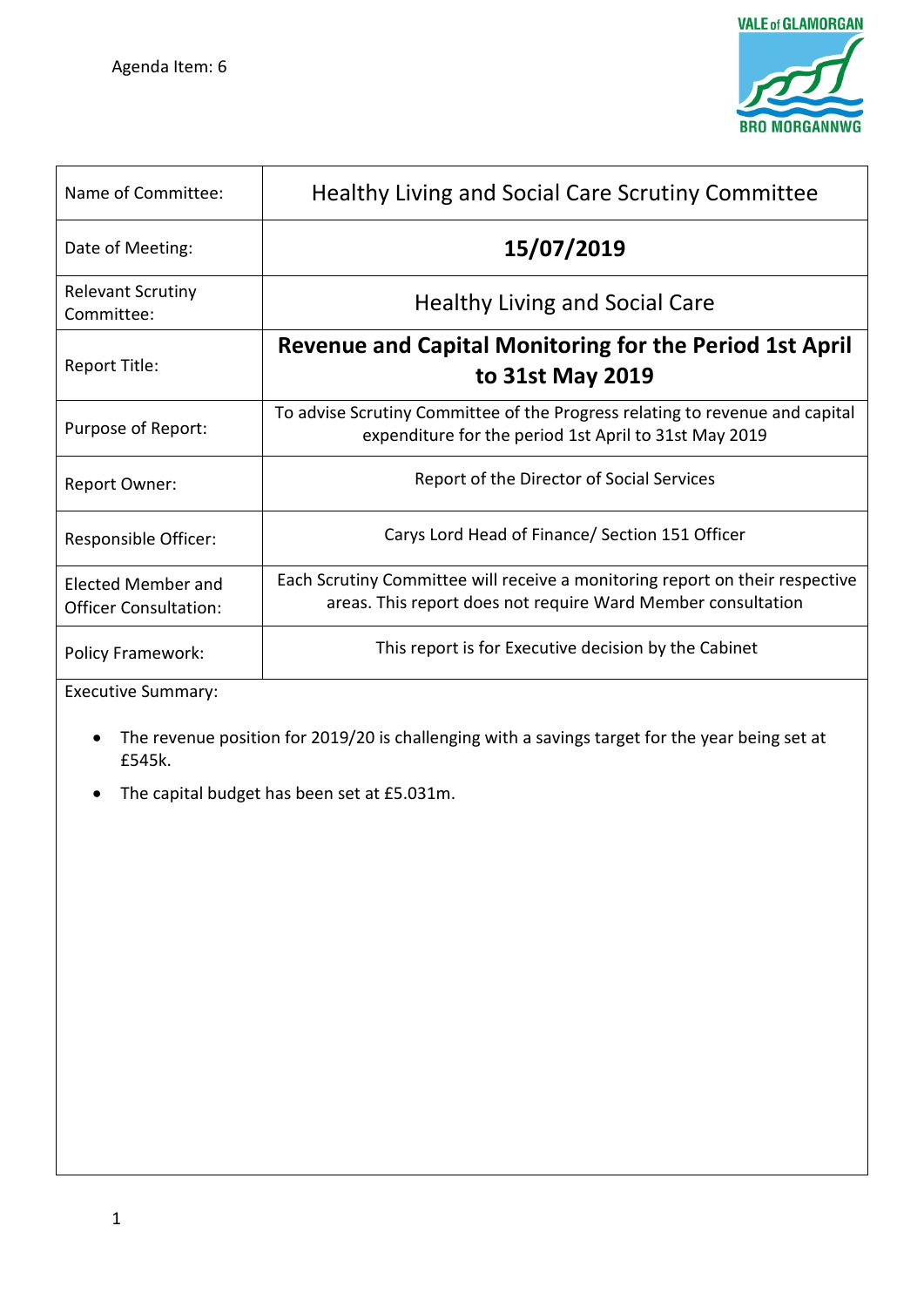# **Recommendation**

1. That Scrutiny Committee consider the position with regard to the 2019/20 revenue and capital budgets.

# **Reason for Recommendation**

2. That Members are aware of the projected revenue outturn for 2019/20.

## **1. Background**

**1.1** On 8th March 2019, Council approved the Revenue Budget for 2019/20, minute no 835 and Council on 27th February 2019 (minute no C582) approved the Capital Programme for 2019/20 onwards.

# **2. Key Issues for Consideration**

#### **Revenue**

**2.1** The forecast for Social Services is shown as a balanced budget however this is after a potential unplanned transfer from reserves of £1.5m.

|                                                | 2019/20                   | 2019/20   | Variance                     |
|------------------------------------------------|---------------------------|-----------|------------------------------|
| Directorate/Service                            | Original<br><b>Budget</b> | Projected | (+)Favourable<br>(-) Adverse |
|                                                | £000                      | £000      | £000                         |
| Children and Young People                      | 16,098                    | 17,598    | $-1,500$                     |
| Unplanned use of reserves to fund<br>overspend | 0                         | (1,500)   | $+1,500$                     |
| <b>Adult Services</b>                          | 47,957                    | 47,957    | 0                            |
| Resource Management & Safeguarding             | 272                       | 272       | 0                            |
| Leisure Services                               | 1,349                     | 1,349     | 0                            |
| Total                                          | 65,676                    | 65,676    | 0                            |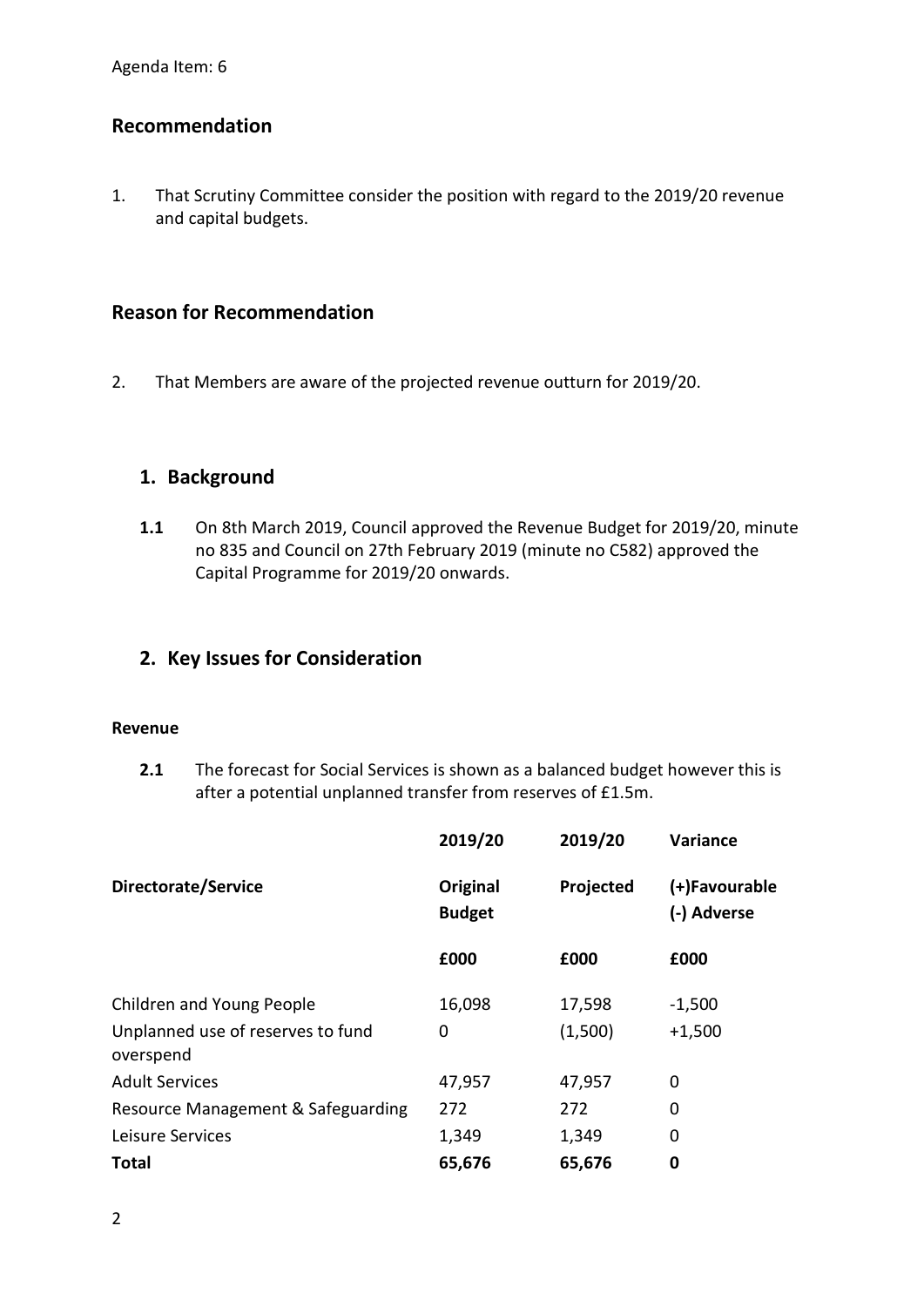#### Agenda Item: 6

- **2.2** Children and Young People Services The major concern for this service is the continuing pressure on the children's placements budget given the complexities of the children currently being supported and the high cost placements some of these children require to meet their needs. Work continues to ensure that children are placed in the most appropriate and cost effective placements, however in the context of the complexity of need and the national challenges in identifying placements, it is projected that this budget could overspend by around £1.5m this year. It should be noted that due to the potential high cost of each placement, the outturn position could fluctuate with a change in the number of children looked after and/or the complexity of need. In previous year's Welsh Government have provided additional funding which has assisted the year end position however this cannot be guaranteed and relied upon at this early stage of the financial year. The service holds a reserve that could be accessed at year end to fund high cost placements if required.
- **2.3** Adult Services This service is currently projecting a breakeven position, however, the major issue concerning this service for the coming year will continue to be the pressure on the Community Care Packages budget. This budget is extremely volatile and is influenced by legislative changes such as the National Living Wage. The outturn position is difficult to predict. The service also continues to be affected by the pressures of continued demographic growth, an increase in the cost of service provision and the Community Care Packages budget will have to achieve further savings this year. The service will strive to manage growing demand and will develop savings initiatives which may be funded via regional grants. Welsh Government has continued to provide Intermediate Care Fund (ICF) grant to Cardiff and Vale University Health Board to allow collaborative working between Health and Cardiff and the Vale Councils however the level of grant funding is not guaranteed on an ongoing basis.
- **2.4** Leisure Services The Parks element of the revenue budget can no longer be reported separately, as operationally it is an integrated part of the new Neighbourhood Services. It is therefore only possible to report the Leisure and Play element under this heading. As Parks capital schemes are separately identifiable they will continue to be reported to this Committee.

### **2019/20 Savings Targets**

- **2.5** As part of the Final Revenue Budget Proposals for 2019/20, a savings target of £545k was set for the Committee. Attached at Appendix 1 is a statement detailing all savings targets for 2019/20. It is anticipated that all savings will be achieved this year.
- **2.6** Appendix 2 provides further detail of the savings within the Social Services Budget Programme. The corporate programme board and project teams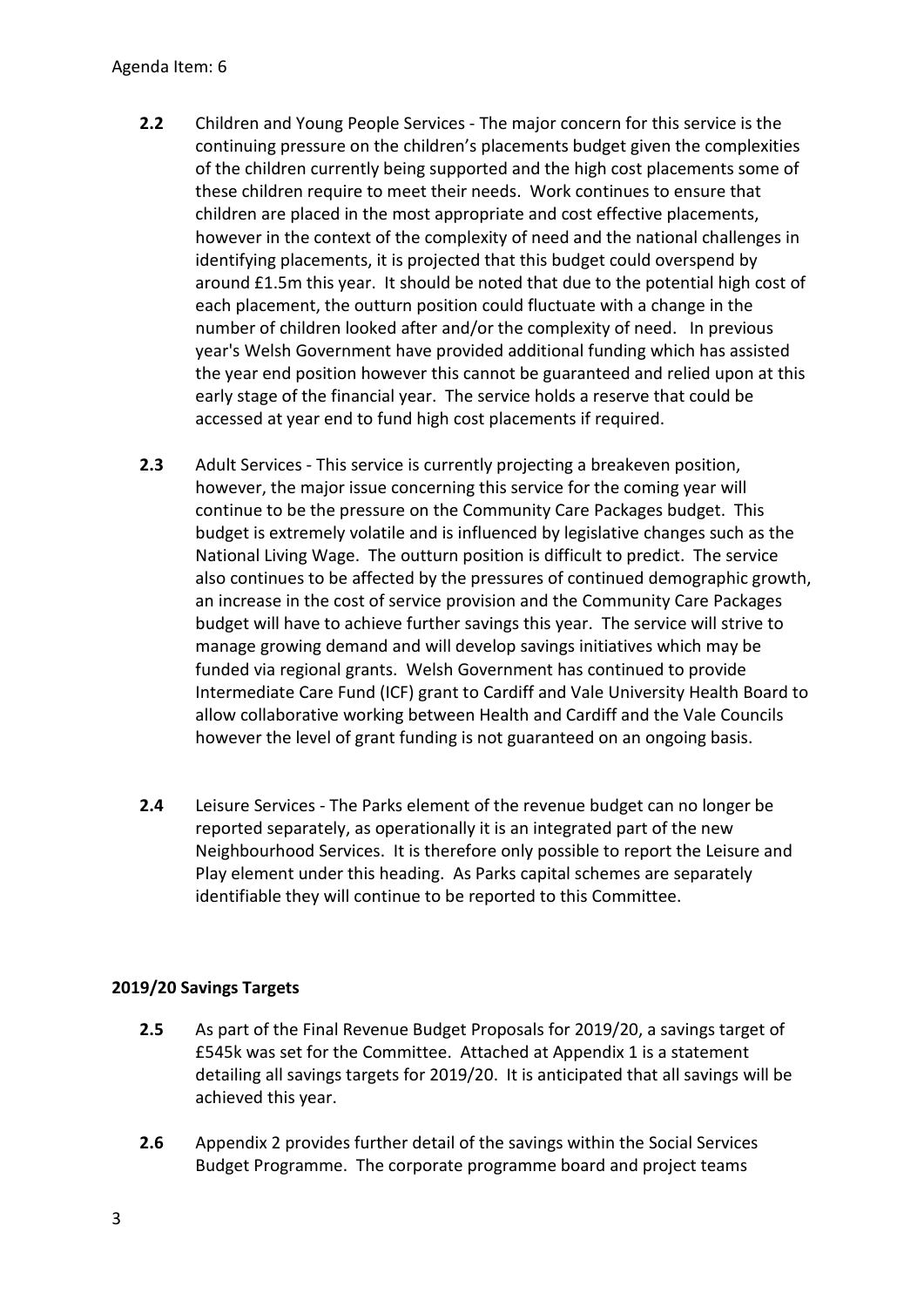overseeing the plan will continue to monitor and ensure its delivery. As in previous years, ongoing progress updates will to be reported to Committee as part of the overall financial monitoring report for the Directorate.

#### **Capital**

- **2.7** Appendix 3 details financial progress on the Capital Programme as at 31st May 2019.
- **2.8** Members should be aware that Appendix 3 includes requests for unspent committed expenditure to be slipped from the 2018/19 Capital Programme into 2019/20 as approved by emergency powers on 20th June 2019.
- **2.9** Residential Home Refurbishment For ease of procuring and delivering the required upgrade works in the residential homes, it has been requested that the following budgets are transferred to the Residential Home Refurbishment budget to create one budget of £72k in 2019/20. The transfers will be £5k from Cartref Internal Refurbishment, £20k from Asset Renewal, £16k from Fire Precaution works and £15k from Hen Goleg Works.
- **2.10** ICT Infrastructure It is proposed that part of this budget is used to upgrade the ICT infrastructure in the Vale's residential facilities which will accommodate the implementation of a digital medication system. Digital medication administration systems rely on good connection speed which are currently not available in Southway, Ty Dyfan or Ty Dewi Sant. Cartref Porthceri currently uses the private broadband circuit which is shared with the Youth Offending Building so will not need an upgrade. In addition, new hardware, new cabling and new network cabinets are needed at Ty Dewi Sant and Southway as Cartref Porthceri and Ty Dyfan already have these in situ and staff in each home will need a new desk top PC to accommodate access to the on line medication records. The improved infrastructure will have the added benefit of access to digital activities with residents. It has been proposed that £25k of this budget is allocated to a new scheme for ICT Development in Residential Homes.
- **2.11** Cowbridge Leisure Centre Roofing In order to include the installation of Photovoltaic Panels (PV) into the roof at Cowbridge Leisure Centre an additional £21k funding will be required. It has been proposed that this funding is made available from the Neighbourhood Services reserve. The electricity generated will be sold to Legacy, the leisure operators at the site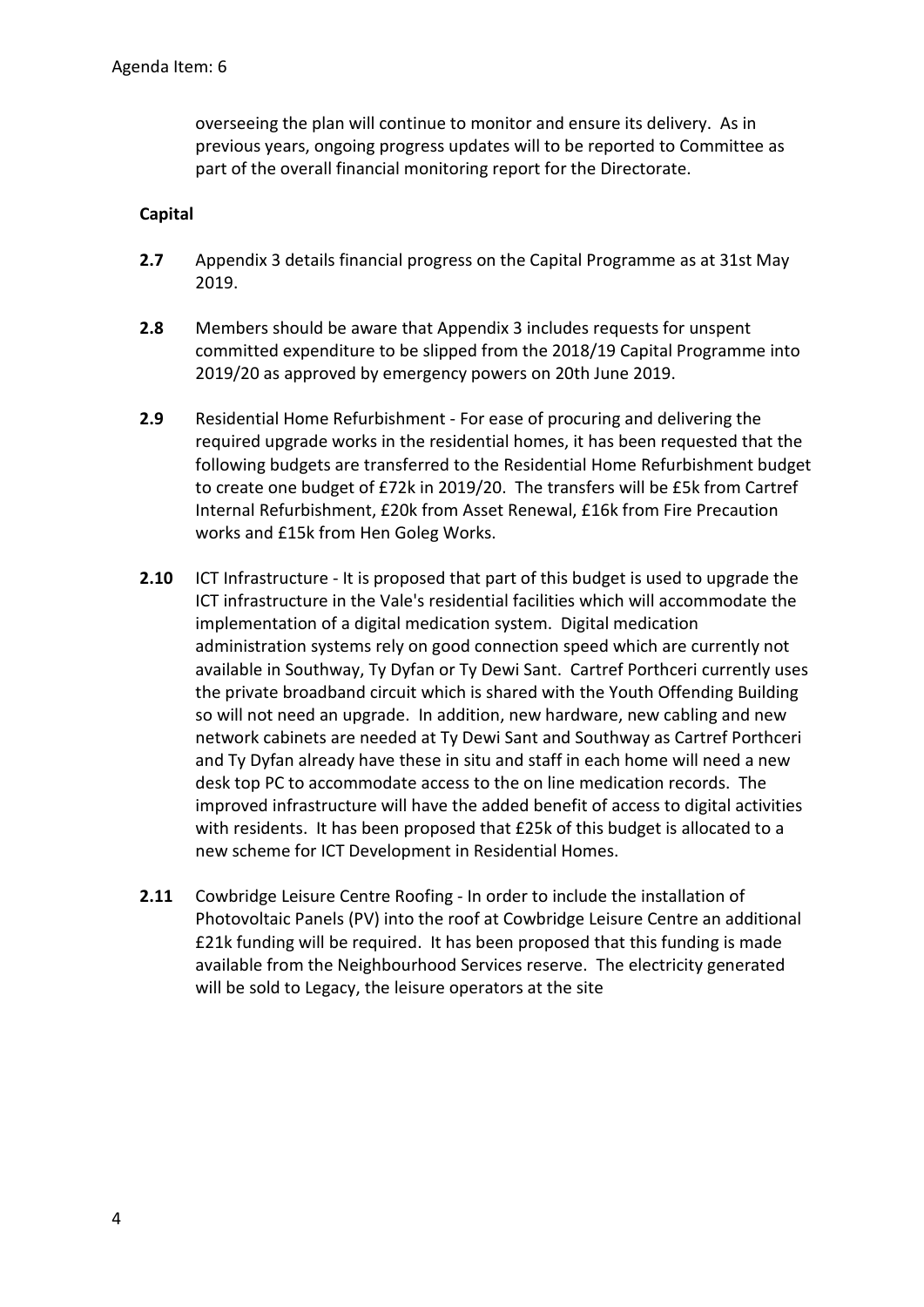# **3. How do proposals evidence the Five Ways of Working and contribute to our Well-being Objectives?**

- **3.1** The revenue budget has been set in order to support services in the delivery of the Council's Well-being objectives. It is therefore important for expenditure to be monitored to ensure that these objectives are being delivered.
- **3.2** The revenue budget has been set and is monitored to reflect the 5 ways of working.
- **3.3 Looking to the long term** The setting of the revenue budget requires planning for the future and takes a strategic approach to ensure services are sustainable and that future need and demand for services is understood.
- **3.4 Taking an integrated approach** The revenue budgets include services which work with partners to deliver services e.g. Health via ICF.
- **3.5 Involving the population in decisions** As part of the revenue budget setting process there has been engagement with residents, customers and partners.
- **3.6 Working in a collaborative way** The revenue budgets include services which operate on a collaborative basis e.g. Shared Regulatory Service, Vale Valleys and Cardiff Adoption Service.
- **3.7 Understanding the root cause of issues and preventing them** Monitoring the revenue budget is a proactive way of understanding the financial position of services in order to tackle issue at the source as soon as they arise.

# **4. Resources and Legal Considerations**

### **Financial**

**4.1** As detailed in the body of the report.

### **Legal (Including Equalities)**

**4.2** There are no legal implications.

# **5. Background Papers**

0TNone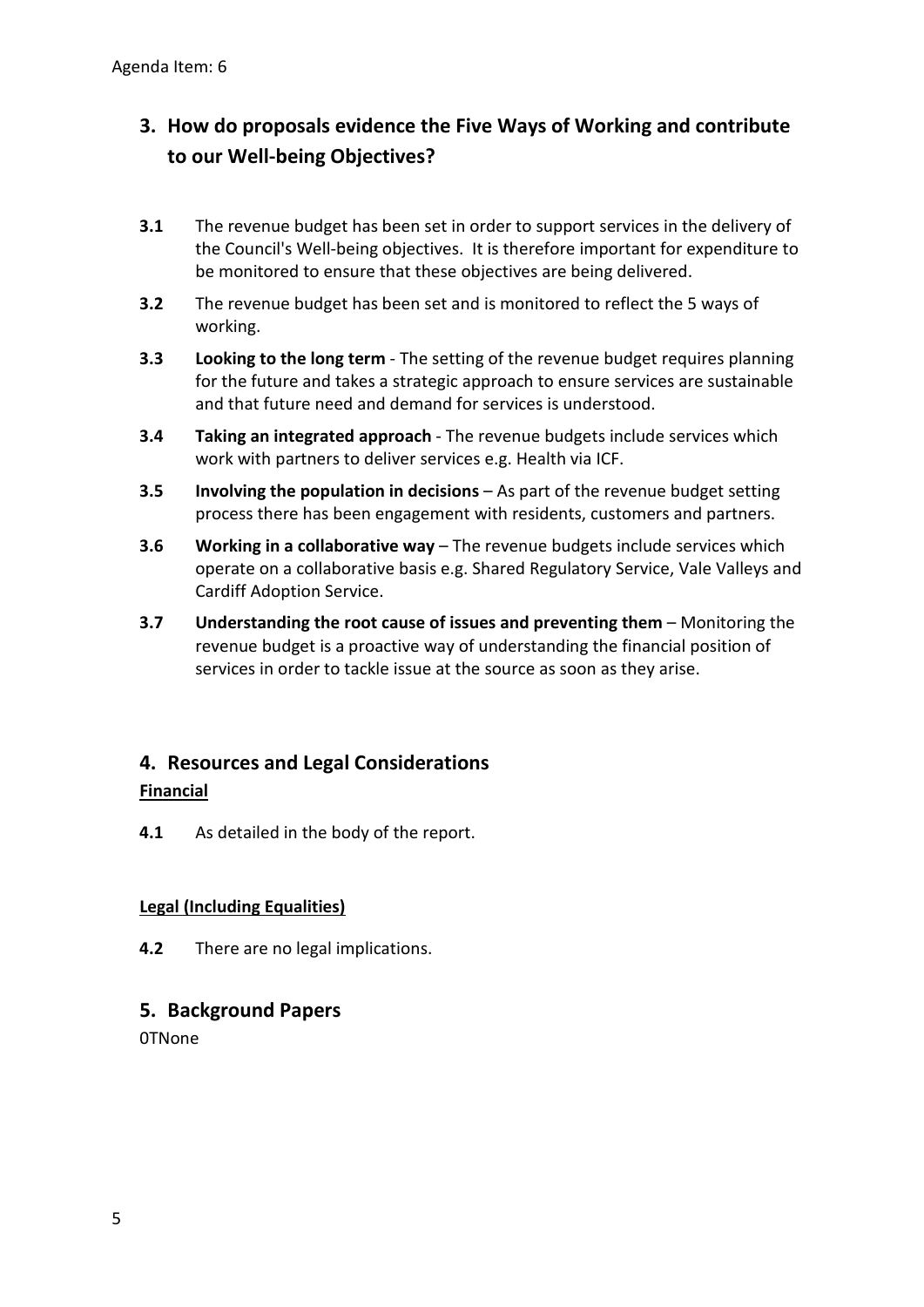| <b>Service</b>                                      | <b>Title &amp; Description</b>                                                                                 | 2019/20 |
|-----------------------------------------------------|----------------------------------------------------------------------------------------------------------------|---------|
|                                                     |                                                                                                                |         |
| <b>Childrens Services</b>                           |                                                                                                                |         |
| <b>Psychology Support for Foster Carers</b>         | Savings from the commissioning of psychology support to offer a therapeutic service to foster carers           | 60      |
| Digital Employee - Hybrid Mail                      | Savings from reduced postage due to hybrid mail                                                                |         |
| <b>Third Party Spend</b>                            | Savings from external procurement                                                                              | 88      |
| <b>Total Childrens Services</b>                     |                                                                                                                | 149     |
| <b>Adults Services</b>                              |                                                                                                                |         |
| <b>Older Persons Day Services</b>                   | Review of service provision                                                                                    | 40      |
| <b>Maximising Reablement</b>                        | Savings resulted from decreased on-going cost of packages of domiciliary care for people accessing<br>services | 100     |
| <b>Direct Payments</b>                              | Converting existing clients to direct payments                                                                 | 50      |
| Charging & Income Generation/Debt Recovery          | Income from introducing charges for services as allowed by legislation                                         | 50      |
| <b>Review of Complex Cases</b>                      |                                                                                                                | 30      |
| Digital Employee - Hybrid Mail                      | Savings from reduced postage due to hybrid mail                                                                |         |
| <b>Third Party Spend</b>                            | Savings from external procurement                                                                              | 107     |
| <b>Total Adults Services</b>                        |                                                                                                                | 378     |
| <b>Resource Management &amp; Safeguarding</b>       |                                                                                                                |         |
| <b>Third Party Spend</b>                            | Savings from external procurement                                                                              | 18      |
| <b>Total Resource Management &amp; Safeguarding</b> |                                                                                                                | 18      |
|                                                     |                                                                                                                |         |
| <b>TOTAL</b>                                        |                                                                                                                | 545     |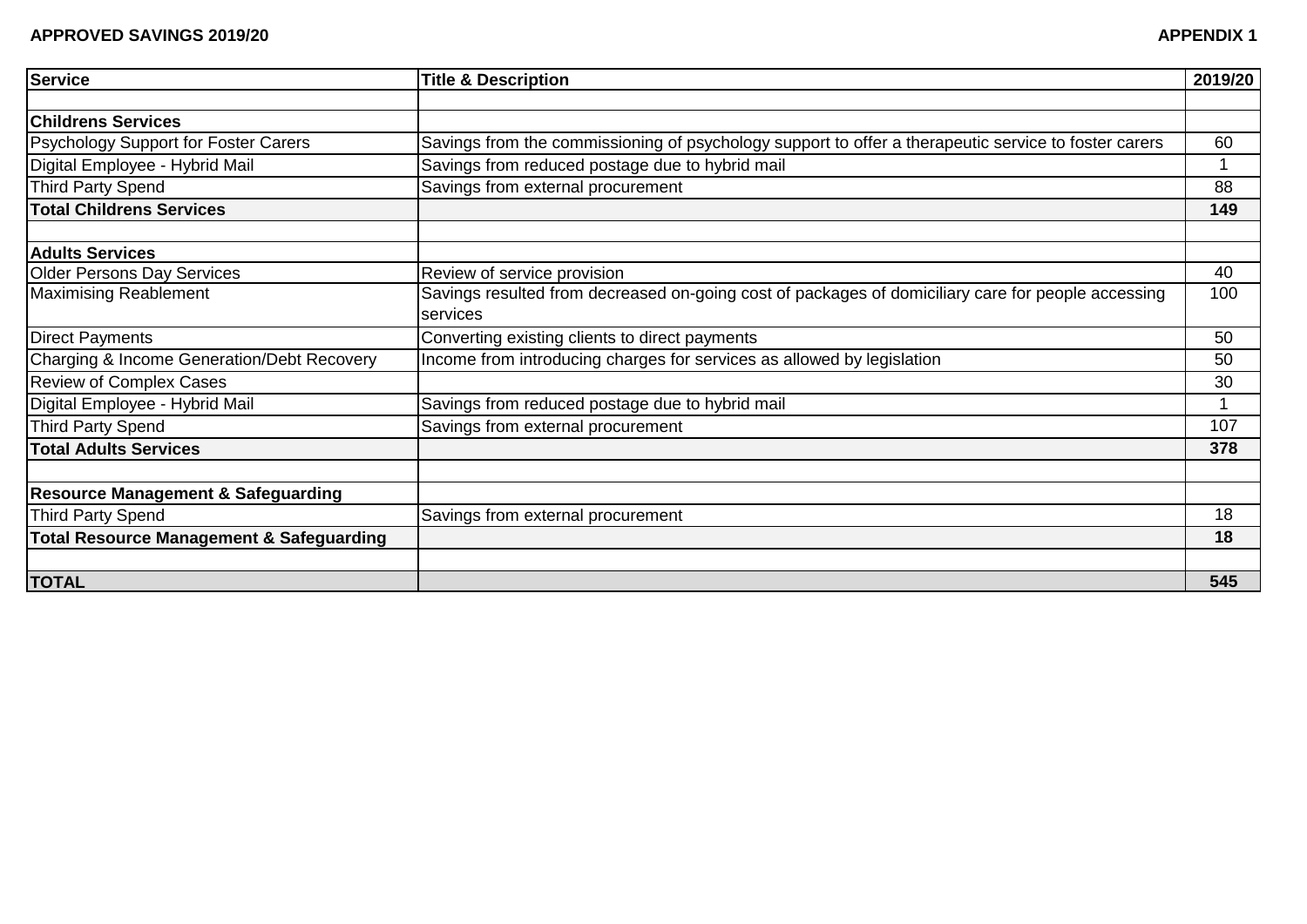**APPENDIX 2**



Vale of Glamorgan Council

# Social Services Budget Programme

All Projects Summary Highlight Report

June 2019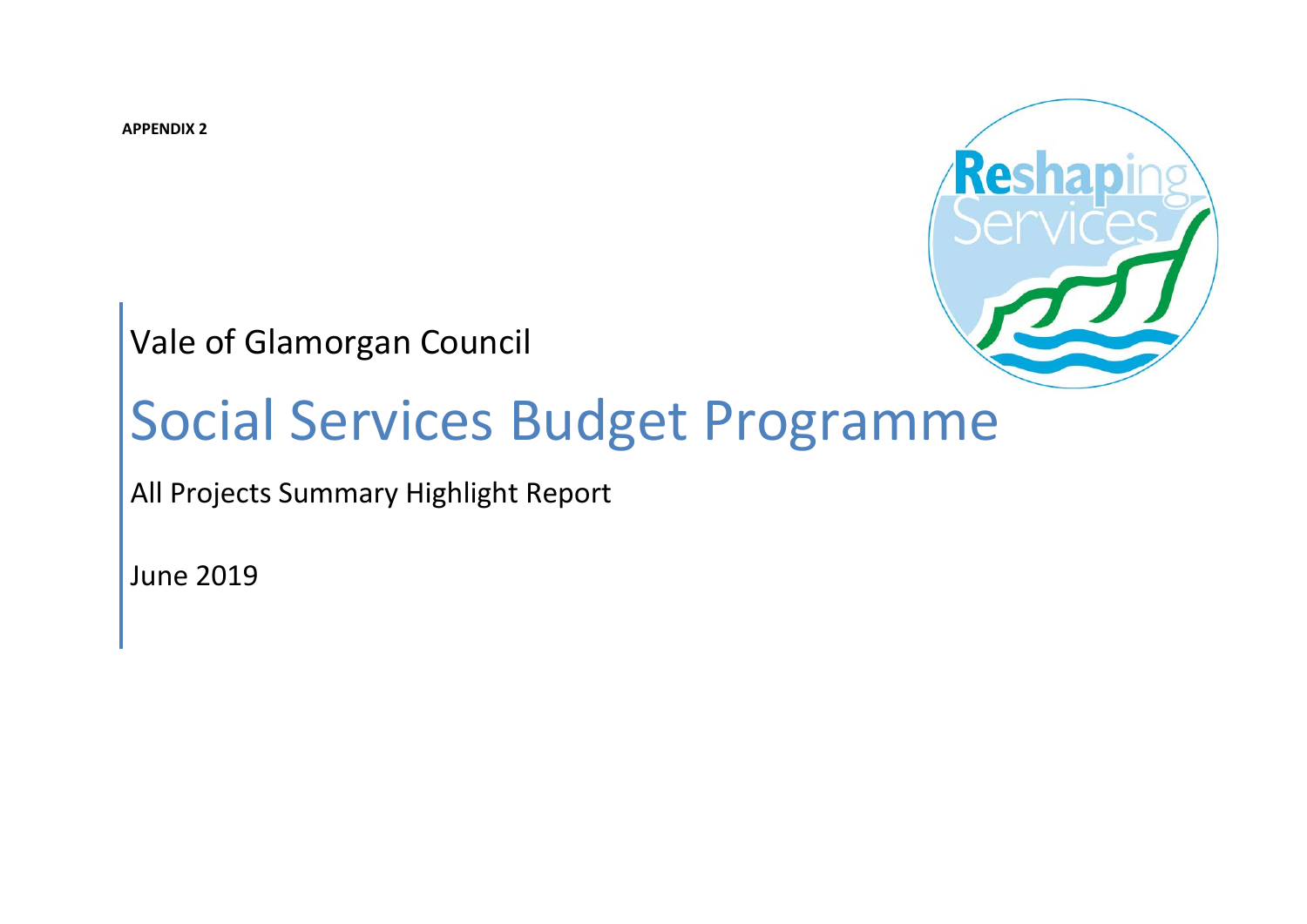#### **An Introduction to the Social Services Budget Programme**

The Social Services Budget programme was established several years ago to ensure a focus was maintained on managing the budgetary savings and pressures facing the directorate.

The Budget Programme Board comprises:

- The Leader of the Council
- Cabinet Member for Social Services
- Managing Director
- Director of Social Services
- Head of Service (Adults)
- Head of Children & Young Peoples Services
- Head of Resource Management & Safeguarding
- Operational Manager Commissioning and Information
- Head of Finance
- Operational Manager, Accountancy
- Operational Manager, Policy & Performance
- Business Improvement Partner

The Social Services Budget Programme reports to the Reshaping Services Programme Board due to the synergies which exist between the two programmes. The All Projects Summary Highlight Report is updated for each Social Services Budget Programme meeting and is regularly reported to the Healthy Living & Social Care Scrutiny Committee to ensure oversight of the delivery of savings.

#### All Projects Summary Highlight Report

This All Projects Summary Highlight Report gives an overview of the Social Services Budget Programme and is used by the Programme Board to manage and monitor the programme's delivery. This report comprises the following sections:

- 1 Financial Savings Summary
- 2 Financial Savings Projects Report

For each savings project, an overall status indicator is set each month by the Programme Board. The status indicator is expressed as red, amber or green. These savings projects are complex and are their achievability is potentially impacted by a range of issues and risks. The status indicator shows the Board's holistic assessment of the project in terms of overall achievability and as such they are essentially an indicator of risk. The Board consider the project as a whole and form a view of the status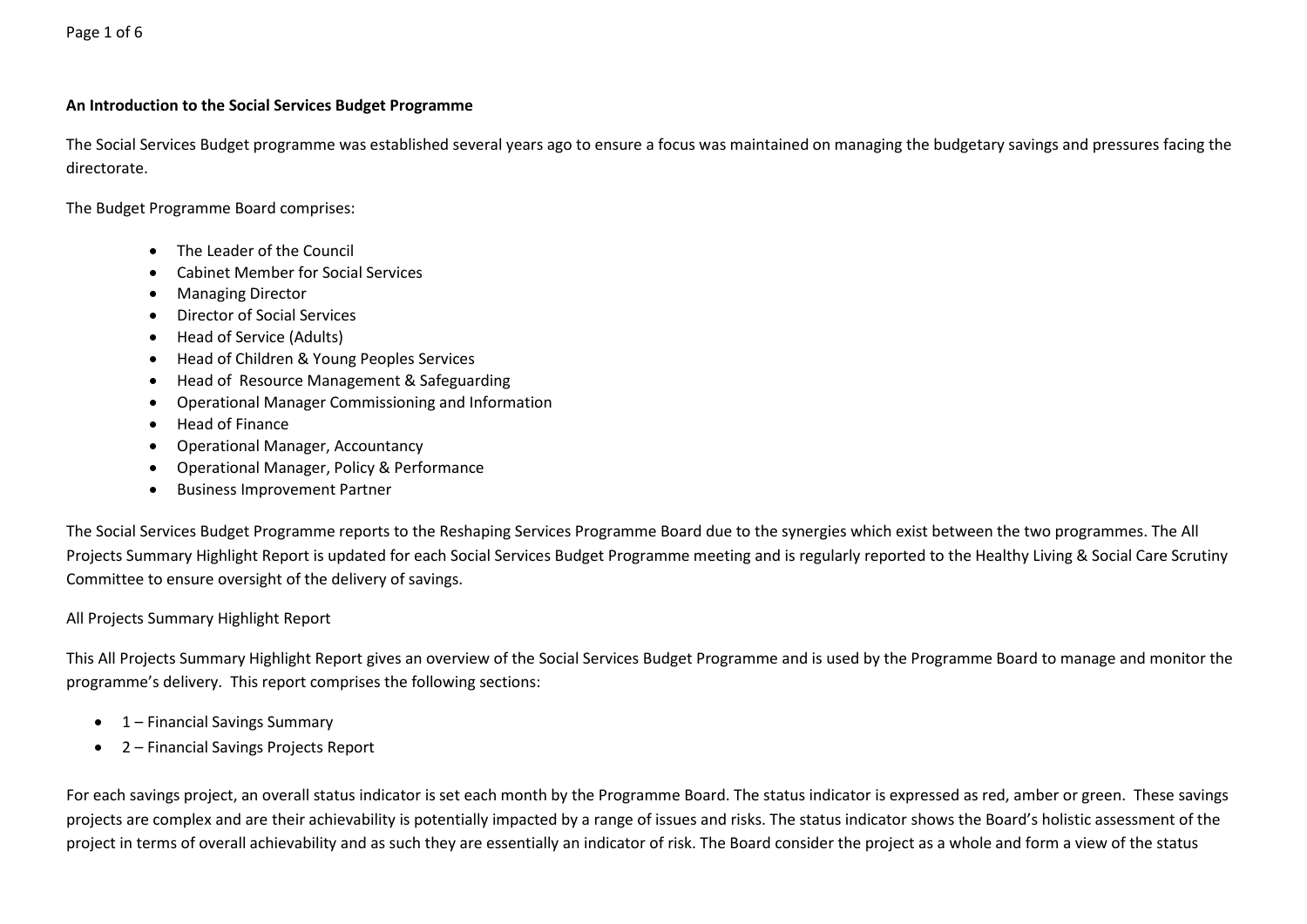#### Page 2 of 6

considering such things as the timing for the delivery of savings, the scale of savings to be delivered and any risks which have been identified by the project (examples including those relating to potential reputational risk and the extent of change required).

The All Projects Summary Highlight Report also contains details of the cost pressures being experienced by the Directorate, in order to enable the visibility, management and monitoring of mitigating actions alongside the savings to be delivered.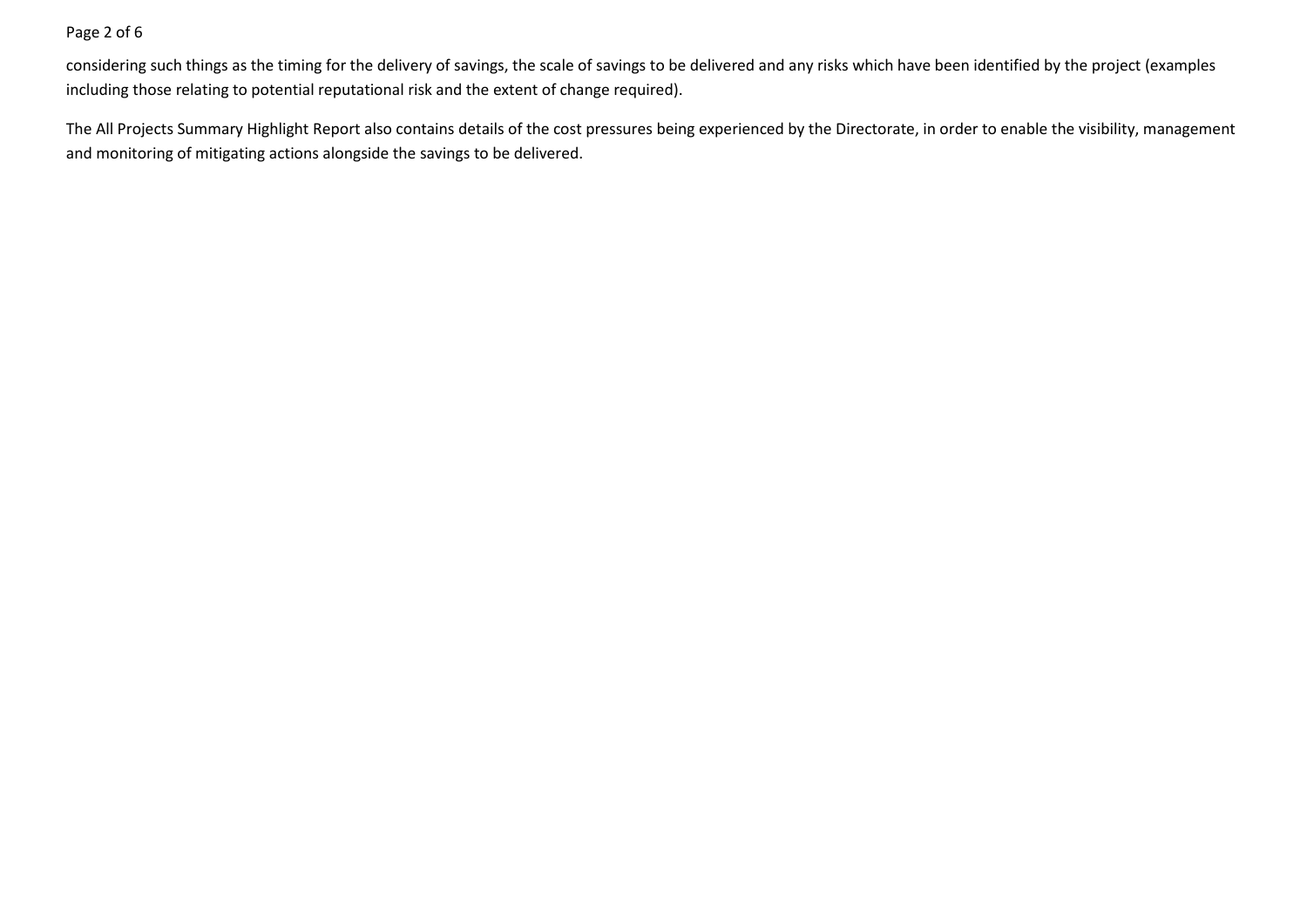## Page 3 of 6

# 1 – Social Services Financial Savings Summary

| 1a - Financial Savings Targets     |         |         |         |
|------------------------------------|---------|---------|---------|
|                                    | 2019/20 | 2020/21 | Total   |
|                                    | (E)     | (E)     | (£      |
| Service Area                       |         |         |         |
| <b>Adult Services</b>              | 315,000 | 100,000 | 415,000 |
| Resource Management & Safeguarding | 141,000 | 0       | 141,000 |
| Children & Young Peoples Services  | 149,000 | 8,000   | 157,000 |
| <b>Total Savings Required</b>      | 605,000 | 108,000 | 713,000 |

| 1b - Social Services Budget Financial Savings Plan |                          |                          |                  |                 |
|----------------------------------------------------|--------------------------|--------------------------|------------------|-----------------|
|                                                    | <b>Total Savings</b>     | <b>Total Savings</b>     | In Year Surplus/ | Cumulative      |
| Year                                               | Required                 | Identified               | (Shortfall)      | Surplus/        |
|                                                    | (E)                      | (f)                      | (E)              | (Shortfall) (£) |
| Savings Brought Forward                            | $\overline{\phantom{0}}$ | $\overline{\phantom{a}}$ |                  | (132,000)       |
| 2019/20                                            | 545,000                  | 605,000                  | 60,000           | (72,000)        |
| 2020/21                                            | 108,000                  | 108,000                  |                  | (72,000)        |
| Total                                              | 653,000                  | 713,000                  |                  | (72,000)        |

# 2 – Financial Savings Projects Report

|                 | 2a Savings Project Targets              |                          |                            |                          |                            |              |  |  |
|-----------------|-----------------------------------------|--------------------------|----------------------------|--------------------------|----------------------------|--------------|--|--|
| Ref             | Project                                 | Target<br>2019/20<br>(E) | Forecast<br>2019/20<br>(f) | Target<br>2020/21<br>(E) | Forecast<br>2020/21<br>(E) | Total<br>(f) |  |  |
| A <sub>3</sub>  | <b>Physical Disability Day Services</b> | 50,000                   |                            | $\overline{\phantom{a}}$ |                            | 50,000       |  |  |
| SS <sub>1</sub> | Psychology Support for Foster Carers    | 60,000                   |                            | 8,000                    |                            | 68,000       |  |  |
| SS <sub>2</sub> | <b>Older Persons Day Services</b>       | 50,000                   |                            |                          |                            | 50,000       |  |  |
| SS <sub>3</sub> | <b>Maximising Reablement</b>            | 100,000                  |                            | $\overline{\phantom{0}}$ |                            | 100,000      |  |  |
| SS4             | <b>Direct Payments</b>                  | 50,000                   |                            | $\overline{\phantom{0}}$ |                            | 50,000       |  |  |
| SS <sub>5</sub> | <b>Complex Cases Review</b>             | 30,000                   |                            | 100,000                  |                            | 130,000      |  |  |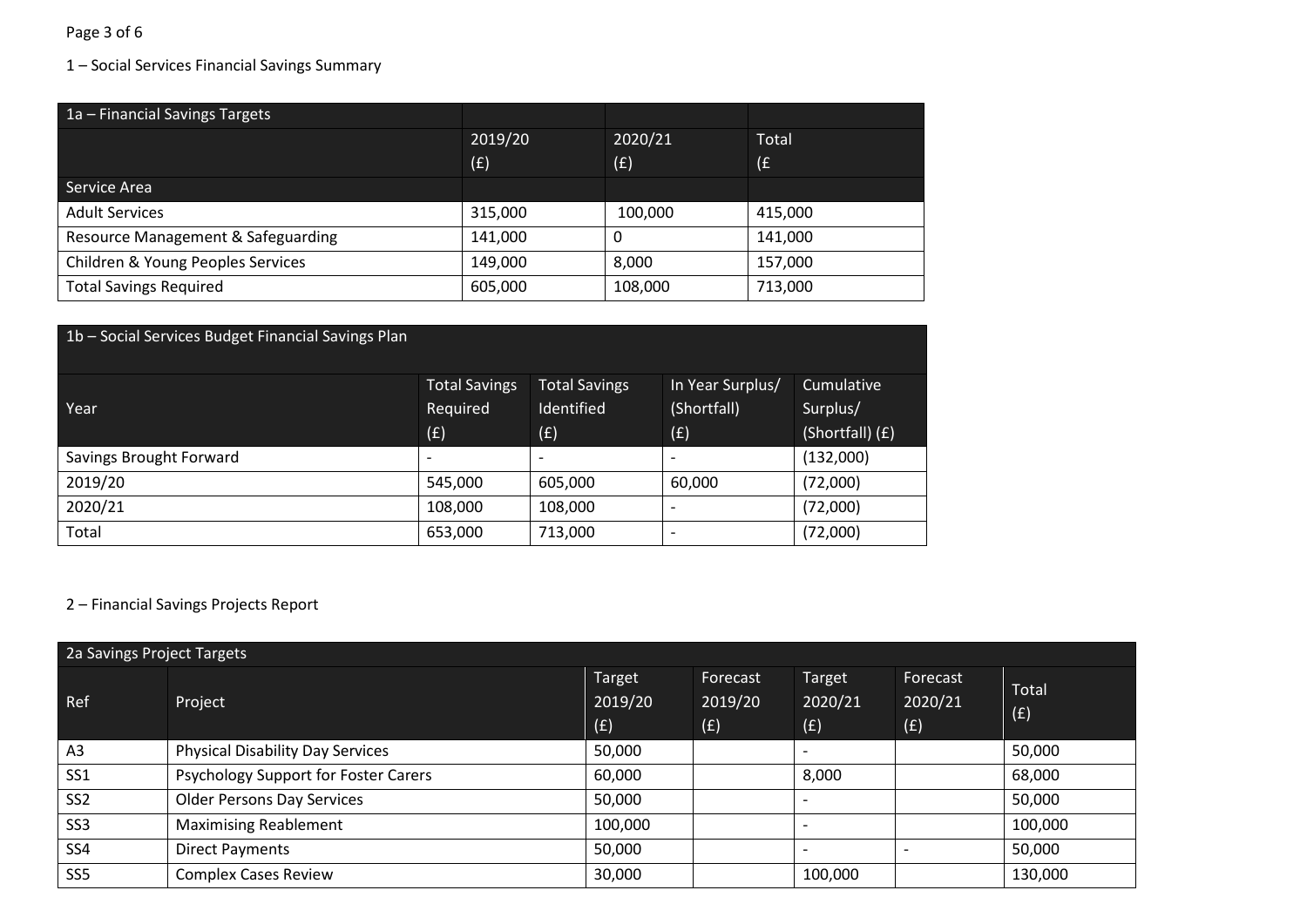Page 4 of 6

| IN1                             | Charging & Income Generation            | 50,000  |                          | 50,000  |
|---------------------------------|-----------------------------------------|---------|--------------------------|---------|
| TP3                             | Third Party Spend (Childrens' Services) | 88,000  |                          | 88,000  |
| TP4                             | Third Party Spend (Adults)              | 84,000  |                          | 84,000  |
| TP <sub>5</sub>                 | Third Party Spend (RMS)                 | 41,000  |                          | 41,000  |
| D <sub>1</sub> a                | Hybrid Mail (Childrens' Services)       | 1,000   |                          | 1,000   |
| D <sub>1</sub> b                | Hybrid Mail (Adults)                    | 1,000   | $\overline{\phantom{a}}$ | 1,000   |
| PC <sub>1</sub>                 | Pool Car Scheme                         |         |                          |         |
| <b>Total Savings Identified</b> |                                         | 605,000 | 108,000                  | 713,000 |

|                 | 2b - Savings Projects Updates                                                                                                                             |                    |                              |                            |                              |                              |                                                                                                                                                                                                                                                                                                                                     |
|-----------------|-----------------------------------------------------------------------------------------------------------------------------------------------------------|--------------------|------------------------------|----------------------------|------------------------------|------------------------------|-------------------------------------------------------------------------------------------------------------------------------------------------------------------------------------------------------------------------------------------------------------------------------------------------------------------------------------|
| Ref             | <b>Project Description</b>                                                                                                                                | Project<br>Manager | <b>Start Date</b><br>(MM/YY) | <b>End Date</b><br>(MM/YY) | In Year<br><b>RAG Status</b> | Overall<br><b>RAG Status</b> | Update                                                                                                                                                                                                                                                                                                                              |
| A3              | <b>Physical Disability Day</b><br><b>Services</b><br>This saving will be<br>achieved through a<br>range of initiatives<br>relating to operating<br>costs. | Andy Cole          | 04/19                        | 03/20                      | Red                          | Red                          | Full year effect savings of £10k has been achieved in 2018/19.<br>A report regarding the cost of current meal provision was<br>presented to Scrutiny in June 2019. Further consideration is<br>now required to develop proposals for future meal provision<br>which will need to be considered by Cabinet.                          |
| SS1             | Psychology Support<br>for Foster Carers                                                                                                                   | Rachel Evans       | 04/19                        | 03/21                      | Green                        | Green                        | Provision of a Therapeutic Fostering Service in partnership<br>with UHB for children and young people looked after and their<br>carers. Builds upon the Council's previously piloted<br>project for commissioning of a psychologist together with<br>two support staff.<br>Full year effect savings for 2018/19 have been achieved. |
| SS <sub>2</sub> | Older Person's Day<br>Centres.<br>This saving will be<br>achieved through a<br>change to the                                                              | Suzanne<br>Clifton | 04/19                        | 03/20                      | Red                          | Red                          | The project team is continuing with exploratory work in<br>relation to the provision of Older Persons Day Services                                                                                                                                                                                                                  |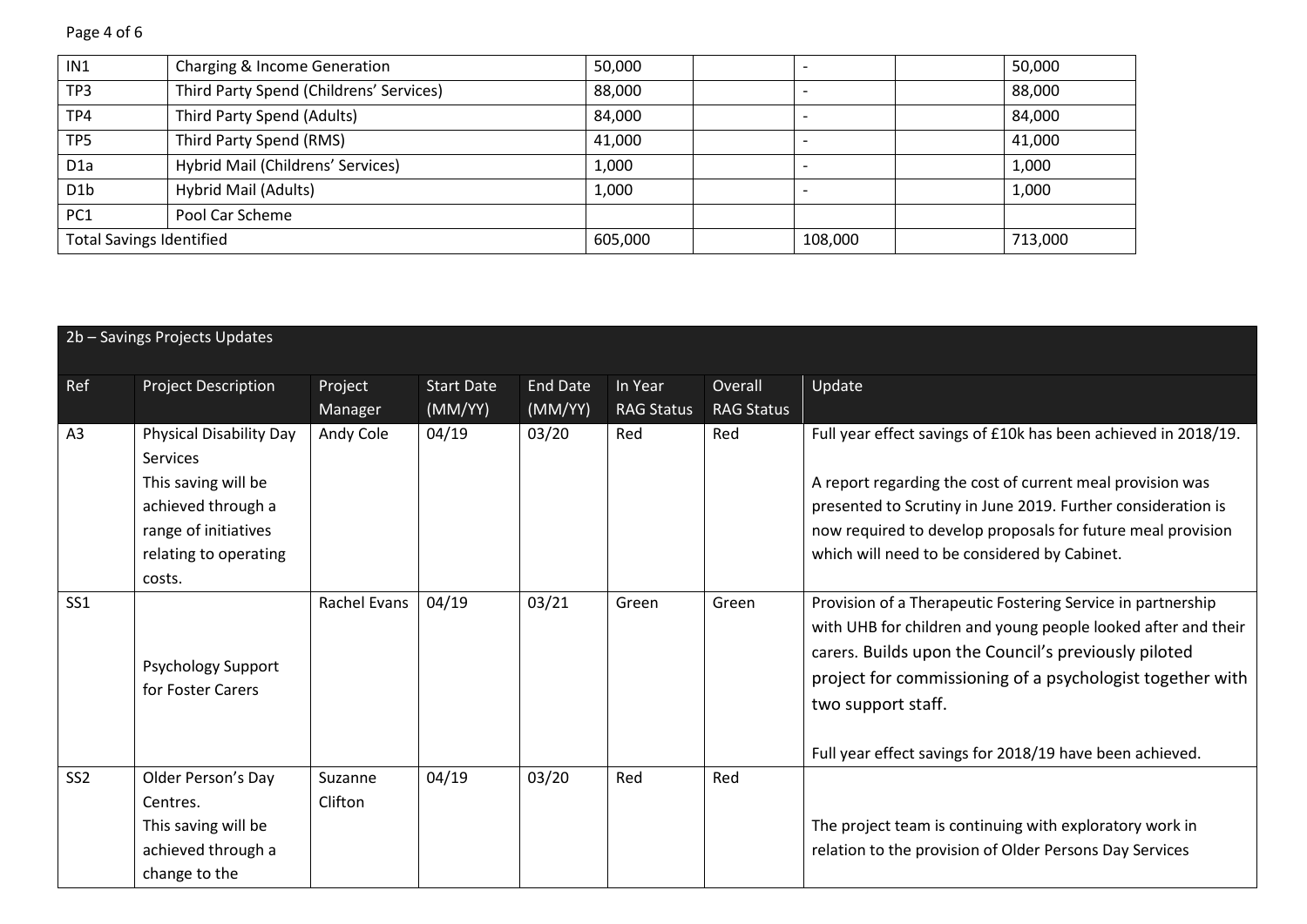# Page 5 of 6

|                 | 2b - Savings Projects Updates                 |                 |                   |                 |                   |                   |                                                                |
|-----------------|-----------------------------------------------|-----------------|-------------------|-----------------|-------------------|-------------------|----------------------------------------------------------------|
| Ref             | <b>Project Description</b>                    | Project         | <b>Start Date</b> | <b>End Date</b> | In Year           | Overall           | Update                                                         |
|                 |                                               | Manager         | (MM/YY)           | (MM/YY)         | <b>RAG Status</b> | <b>RAG Status</b> |                                                                |
|                 | operating model for                           |                 |                   |                 |                   |                   |                                                                |
|                 | this day centre.                              |                 |                   |                 |                   |                   |                                                                |
|                 |                                               |                 |                   |                 |                   |                   |                                                                |
| SS <sub>3</sub> |                                               | Suzanne         | 04/19             | 03/20           | Amber             | Amber             | This project includes growing the VCRS service to include a    |
|                 |                                               | Clifton         |                   |                 |                   |                   | wider variety of needs of individuals through extended use of  |
|                 | Maximising                                    |                 |                   |                 |                   |                   | reablement models which will impact on the community care      |
|                 | Reablement                                    |                 |                   |                 |                   |                   | commitments as the person's longer term needs will be          |
|                 |                                               |                 |                   |                 |                   |                   | reduced. Reablement can reduce the need for ongoing care       |
|                 |                                               |                 |                   |                 |                   |                   | and result in smaller care packages being required in the      |
| SS <sub>4</sub> |                                               |                 |                   |                 |                   |                   | longer term                                                    |
|                 | <b>Direct Payments</b><br>This saving will be | Gaynor<br>Jones | 04/19             | 03/20           | Green             | Green             | Robust procedures to ensure regular monitoring of these        |
|                 | achieved through the                          |                 |                   |                 |                   |                   | payments are in place which means that the opportunity to      |
|                 | promotion of Direct                           |                 |                   |                 |                   |                   | recoup at the same level in future years will not be feasible. |
|                 | Payments as a more                            |                 |                   |                 |                   |                   |                                                                |
|                 | cost effective way of                         |                 |                   |                 |                   |                   |                                                                |
|                 | arranging care and                            |                 |                   |                 |                   |                   |                                                                |
|                 | appropriate                                   |                 |                   |                 |                   |                   |                                                                |
|                 | monitoring of the                             |                 |                   |                 |                   |                   |                                                                |
|                 | same                                          |                 |                   |                 |                   |                   |                                                                |
|                 |                                               |                 |                   |                 |                   |                   |                                                                |
| SS <sub>5</sub> |                                               | Suzanne         | 04/19             | 03/21           | Amber             | Not               | Increased focus on supporting practitioners to manage          |
|                 |                                               | Clifton         |                   |                 |                   | Applicable        | complex cases in partnership with other statutory agencies     |
|                 |                                               |                 |                   |                 |                   |                   | ensuring the individual's care and support needs are met.      |
|                 | <b>Complex Cases Review</b>                   |                 |                   |                 |                   |                   |                                                                |
|                 |                                               |                 |                   |                 |                   |                   | Additionally, working with children and young people           |
|                 |                                               |                 |                   |                 |                   |                   | transitioning to Adult Services to ensure continuity of case   |
|                 |                                               |                 |                   |                 |                   |                   | management and enabling their care and support needs to be     |
|                 |                                               |                 |                   |                 |                   |                   | met.                                                           |
| IN1             | Charging & Income                             | Gaynor          | 04/19             | 03/20           | Amber             | Amber             | New financial processes have been introduced to ensure         |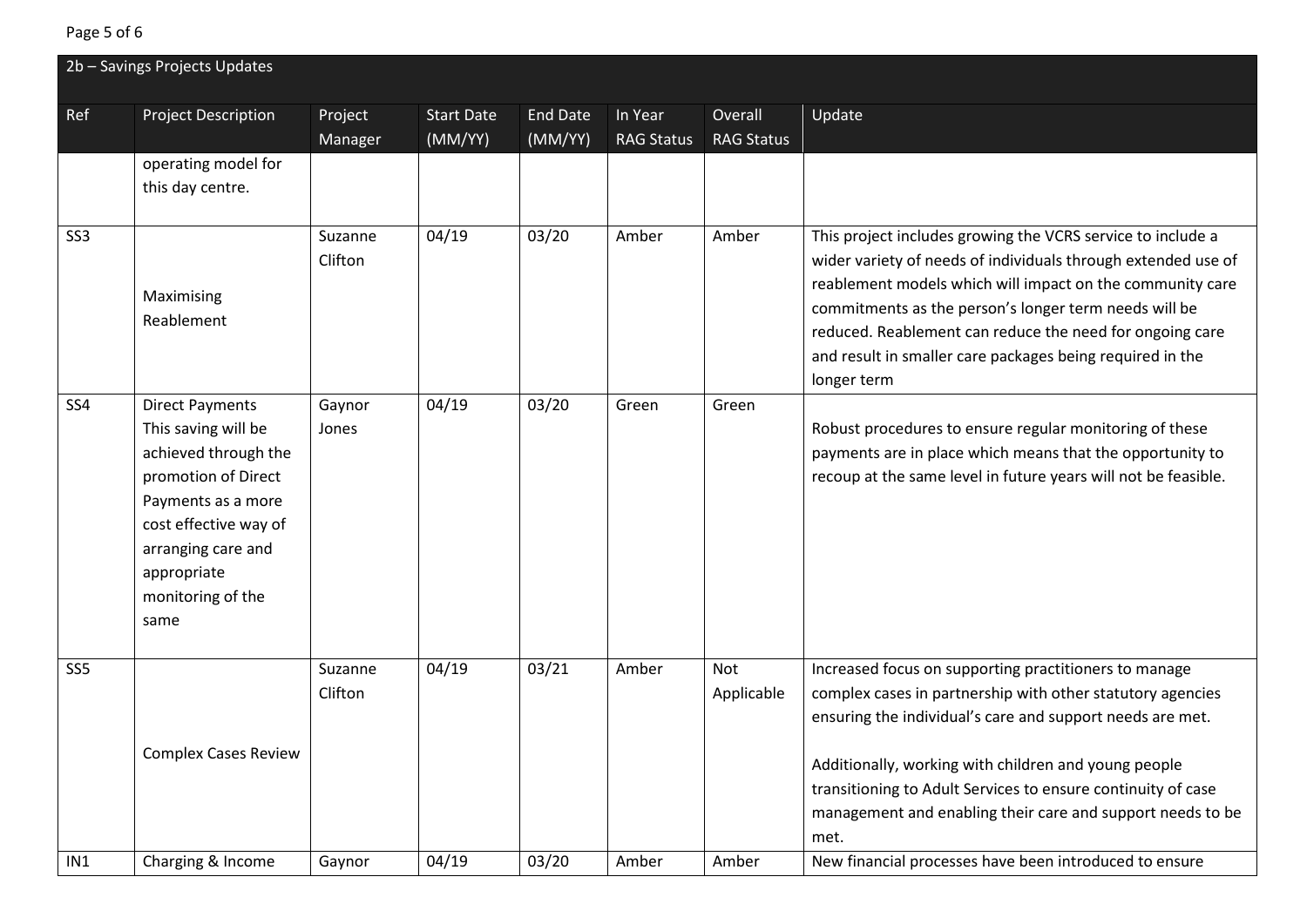|                  | 2b - Savings Projects Updates |              |                   |          |                   |                   |                                                                 |
|------------------|-------------------------------|--------------|-------------------|----------|-------------------|-------------------|-----------------------------------------------------------------|
| Ref              | <b>Project Description</b>    | Project      | <b>Start Date</b> | End Date | In Year           | Overall           | Update                                                          |
|                  |                               | Manager      | (MM/YY)           | (MM/YY)  | <b>RAG Status</b> | <b>RAG Status</b> |                                                                 |
|                  | Generation / Debt             | Jones        |                   |          |                   |                   | appropriate charging for services in a timely manner and to     |
|                  | Recovery                      |              |                   |          |                   |                   | pursue outstanding debt through various legal forums.           |
| TP3              | Third Party Spend             | Rachel Evans | 04/19             | 03/20    | Amber             | Amber             | Work is underway to identify savings in respect of External     |
|                  | (Childrens' Services)         |              |                   |          |                   |                   | Procurement                                                     |
| TP4              | Third Party Spend             | Suzanne      | 04/19             | 03/20    | Amber             | Amber             | Work is underway to identify savings in respect of External     |
|                  | (Adults)                      | Clifton      |                   |          |                   |                   | Procurement.                                                    |
| TP <sub>5</sub>  | Third Party Spend             | Amanda       | 04/19             | 03/20    | Amber             | Amber             | Work is underway to identify savings in respect of External     |
|                  | (RMS)                         | Phillips     |                   |          |                   |                   | Procurement                                                     |
| D <sub>1</sub> a | Hybrid Mail (Childrens'       | Rachel Evans | 04/19             | 03/20    | Amber             | Amber             | Work is underway to identify savings to increase the efficiency |
|                  | Services)                     |              |                   |          |                   |                   | of mail, in accordance with the Digital Strategy                |
| D <sub>1</sub> b | Hybrid Mail (Adults)          | Suzanne      | 04/19             | 03/20    | Amber             | Amber             | Work is underway to identify savings to increase the efficiency |
|                  |                               | Clifton      |                   |          |                   |                   | of mail, in accordance with the Digital Strategy                |
| PC <sub>1</sub>  | Pool Car Scheme               | Suzanne      | 04/19             |          |                   |                   | Potential project to be developed                               |
|                  |                               | Clifton      |                   |          |                   |                   |                                                                 |

Key to RAG statuses:

Green = on target to achieve financial savings in full

Amber = forecast to achieve financial savings within 20% of target

Red = forecast to achieve financial savings less than 80% of target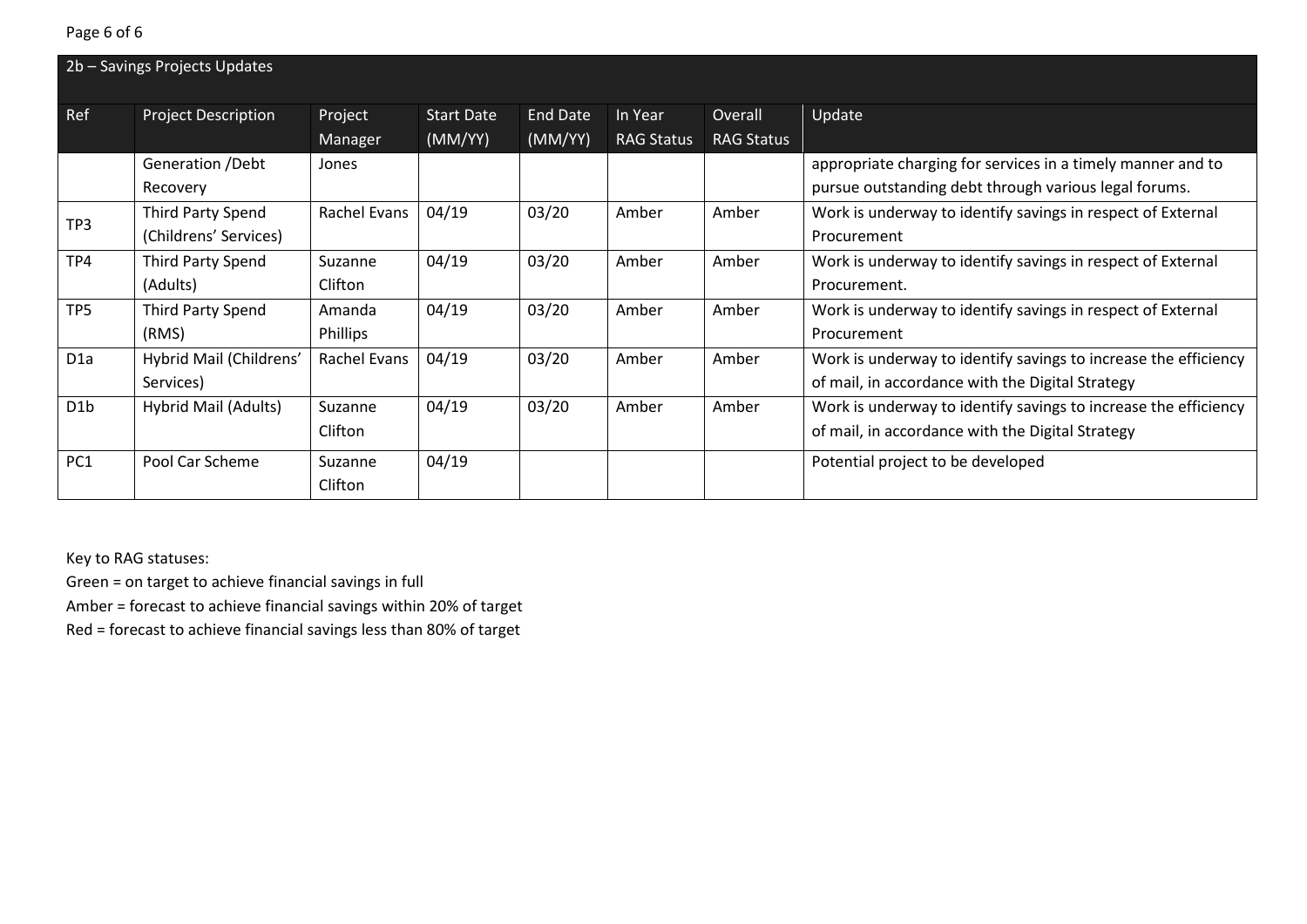#### **CAPITAL MONITORING**

**FOR THE PERIOD ENDED 31st MAY 2019**

|                |               |                                                                                    |                  |                  |                   |                         | <b>COMMENTS</b>                                                                                                                                                                    |
|----------------|---------------|------------------------------------------------------------------------------------|------------------|------------------|-------------------|-------------------------|------------------------------------------------------------------------------------------------------------------------------------------------------------------------------------|
| <b>PROFILE</b> | <b>ACTUAL</b> |                                                                                    | <b>APPROVED</b>  | <b>PROJECTED</b> | <b>VARIANCE</b>   | <b>PROJECT</b>          |                                                                                                                                                                                    |
| TO             | <b>SPEND</b>  |                                                                                    | <b>PROGRAMME</b> | <b>OUTTURN</b>   | <b>AT OUTTURN</b> | <b>SPONSOR</b>          |                                                                                                                                                                                    |
| <b>DATE</b>    | 2019/20       |                                                                                    | 2019/20          | 2019/20          | 2019/20           |                         |                                                                                                                                                                                    |
| £000           | £000          |                                                                                    | £000             | £000             | £000              |                         |                                                                                                                                                                                    |
|                |               |                                                                                    |                  |                  |                   |                         |                                                                                                                                                                                    |
|                |               | <b>Adult Services</b>                                                              |                  |                  |                   |                         |                                                                                                                                                                                    |
|                |               | 0 Ty Dewi Sant Electrical Upgrade- Asset Renewal                                   | 85               | 85               |                   | 0 A Phillips            | Asset Renewal                                                                                                                                                                      |
|                |               |                                                                                    |                  |                  |                   |                         |                                                                                                                                                                                    |
|                |               | 0 Ty Dewi Sant Boiler pump replacement -Asset                                      | 10               | 1 <sub>0</sub>   |                   | 0 A Phillips            | Asset Renewal                                                                                                                                                                      |
|                |               | Renewal                                                                            |                  |                  |                   |                         |                                                                                                                                                                                    |
|                |               | 0 Cartref - Internal Refurbishment                                                 | 5                |                  |                   | 0 A Phillips            | £5k requested to be vired to Residential Homes Refurbishment                                                                                                                       |
|                |               | 0 Hen Goleg Day Centre Fire Alarm                                                  | 12               | 12               |                   | 0 A Phillips            | £12k slippage approved via emergency powers.                                                                                                                                       |
|                |               | 0 Hen Goleg Day Centre Lighting Upgrade                                            | $\overline{2}$   |                  |                   | 0 A Phillips            | £2k slippage approved via emergency powers.                                                                                                                                        |
|                |               | 0 External Ground works, Youth Offending and                                       | 33               | 33               |                   | 0 A Phillips            | Drains needs to be renewed following CCTV survey                                                                                                                                   |
|                |               | Cartref Porthceri buildings                                                        |                  |                  |                   |                         |                                                                                                                                                                                    |
|                |               | 0 ICF Ty Dewi Sant-Dementia Friendly                                               | 246              | 246              |                   | 0 A Phillips            | £19k slippage approved via emergency powers for the continuation of scheme to create a dementia friendly environment.                                                              |
|                |               | 0 ICF Southway -Dementia Friendly Environment                                      | 41               | 41               |                   | 0 A Phillips            | £41k slippage approved via emergency powers for the continuation of scheme to create a dementia friendly environment.                                                              |
|                |               | 0 ICF- Ty Dyfan                                                                    | 14               | 14               |                   | 0 A Phillips            | £14k slippage approved via emergency powers.                                                                                                                                       |
|                |               | 0 ICF- Transition Smart House                                                      | 22               | 22               |                   | 0 A Phillips            | £22k slippage approved via emergency powers.                                                                                                                                       |
|                |               |                                                                                    |                  |                  |                   |                         |                                                                                                                                                                                    |
|                |               |                                                                                    |                  |                  |                   |                         |                                                                                                                                                                                    |
|                |               | In Year Additional capital funding                                                 | 138              | 138              |                   | 0 A Phillips            |                                                                                                                                                                                    |
|                |               | 0 Ty Dyfan and Cartref Fire and Toilet Doors                                       |                  | 46               |                   | 0 A Phillips            | As per cabinet report 17th June 2019                                                                                                                                               |
|                |               | 0 Ty Dyfan and Cartref Hand Rails                                                  | 46               |                  |                   |                         | As per cabinet report 17th June 2019                                                                                                                                               |
|                |               | 0 Ty Dyfan and Cartref Toilet Upgrade                                              | 58               | 58               |                   | 0 A Phillips            | As per cabinet report 17th June 2019                                                                                                                                               |
|                |               | 0 Southways Replace fixed vanity units, basins and<br>plumbing/TMV valves Southway | 161              | 161              |                   | 0 A Phillips            | As per cabinet report 17th June 2019                                                                                                                                               |
|                |               |                                                                                    |                  |                  |                   |                         |                                                                                                                                                                                    |
|                |               |                                                                                    |                  |                  |                   |                         |                                                                                                                                                                                    |
|                |               | Slippage<br>0 Fire Precaution Works                                                |                  |                  |                   | 0 A Phillips            | £16k requested to be vired to Residential Homes Refurbishment                                                                                                                      |
|                |               | 0 Asset Renewal                                                                    | 16<br>20         | 16<br>20         |                   | 0 A Phillips            | £20k requested to be vired to Residential Homes Refurbishment                                                                                                                      |
|                |               | 0 ICT Infrastructure                                                               | 386              | 386              |                   | 0 A Phillips            |                                                                                                                                                                                    |
|                |               | 0 Residential Home Refurbishment                                                   | 16               | 16               |                   | 0 A Phillips            | £86k slippage approved via emergency powers<br>Requested budget virements from Asset Renewal, Cartref- Internal refurbishment, Fire Precaution works and Hen Goleg Works           |
|                |               | 0 Hen Goleg Works                                                                  | 15               | 15               |                   | 0 A Phillips            | £15k requested to be vired to Residential Homes Refurbishment                                                                                                                      |
|                |               |                                                                                    | 1,326            | 1,326            |                   |                         |                                                                                                                                                                                    |
|                |               |                                                                                    |                  |                  |                   |                         |                                                                                                                                                                                    |
|                |               | <u>Leisure</u>                                                                     |                  |                  |                   |                         |                                                                                                                                                                                    |
| 175            |               | 175 Capital Bid - Electrical Rewire Barry & Penarth                                | 1,323            | 1,323            |                   | 0 D Knevett             | £136k slippage approved via emergency powers for works to be completed in Barry Leisure Centre in April and in Penarth Leisure Centre in late                                      |
|                |               | Leisure Centres                                                                    |                  |                  |                   |                         | Summer.                                                                                                                                                                            |
|                |               |                                                                                    | 758              | 758              |                   | 0 D Knevett             | £93k slippage approved via emergency powers for continuation of works in Barry and Penarth Leisure Centres.                                                                        |
|                |               | Barry and Penarth LC Upgrade Changing Rooms                                        |                  |                  |                   |                         |                                                                                                                                                                                    |
|                |               | n Barry Leisure Centre Floor                                                       | 200              | 200              |                   | 0 D Knevett             | Works to be undertaken following the completion of the changing room works                                                                                                         |
|                |               | Cowbridge Leisure Centre Roofing                                                   | 431              | 431              |                   | 0 D Knevett             | £59k slippage approved via emergency powers for works to Cowbridge Leisure Centre roof to be undertaken in 2019/20                                                                 |
|                |               |                                                                                    |                  |                  |                   |                         |                                                                                                                                                                                    |
|                |               | Slippage                                                                           |                  |                  |                   |                         |                                                                                                                                                                                    |
| 19             |               | 19 Leisure Centre Refurbishment                                                    | 46               | 46               |                   | 0 D Knevett             | £46k slippage approved via emergency powers Heating works to be undertaken in Penarth Leisure Centre reception                                                                     |
|                |               |                                                                                    |                  |                  |                   |                         |                                                                                                                                                                                    |
|                |               | <b>Additional In Year Capital Funding</b>                                          |                  |                  |                   |                         |                                                                                                                                                                                    |
|                |               | 0 Llantwit Major Leisure Centre - Rebuild brickwork                                | 80               | 80               |                   | 0 D Knevett             | As per Cabinet report 17th June 2019                                                                                                                                               |
| 194            | 194           |                                                                                    | 2,838            | 2,838            | $\Omega$          |                         |                                                                                                                                                                                    |
|                |               |                                                                                    |                  |                  |                   |                         |                                                                                                                                                                                    |
|                |               |                                                                                    |                  |                  |                   |                         |                                                                                                                                                                                    |
|                |               | <b>Parks and Grounds Maintenance</b>                                               | $\overline{7}$   |                  |                   |                         |                                                                                                                                                                                    |
|                |               | 0 Asset Renewal                                                                    |                  |                  |                   | 0 D Knevett<br>0 J Dent | £7k slippage approved via emergency powers for installation of drinks fountains and further toilet works                                                                           |
|                |               | 0 Cemetery Approach<br>0 Replacement Jenner Park Stadium Roof                      | 183<br>50        | 183<br>50        |                   | 0 D Knevett             | £183k slippage approved via emergency powers for continuation of works. Contractor on site Jan19<br>£2k slippage approved via emergency powers for works to be carried out in 1920 |
|                |               | 0 Flood lights Jenner Park Stadium                                                 | 165              | 165              |                   | 0 D Knevett             | New scheme                                                                                                                                                                         |
|                |               | 0 Playgrounds Refurbishment                                                        | 150              | 150              |                   | 0D Knevett              | New scheme                                                                                                                                                                         |
|                |               | 0 Green Flag Parks                                                                 | 13               | 13               |                   | 0 D Knevett             | £13k slippage approved via emergency powers for continuation of works                                                                                                              |
|                |               |                                                                                    | 568              | 568              |                   |                         |                                                                                                                                                                                    |
|                |               |                                                                                    |                  |                  |                   |                         |                                                                                                                                                                                    |
|                |               |                                                                                    |                  |                  |                   |                         |                                                                                                                                                                                    |
|                |               | S106 Funding                                                                       |                  |                  |                   |                         |                                                                                                                                                                                    |
|                |               |                                                                                    |                  |                  |                   |                         |                                                                                                                                                                                    |